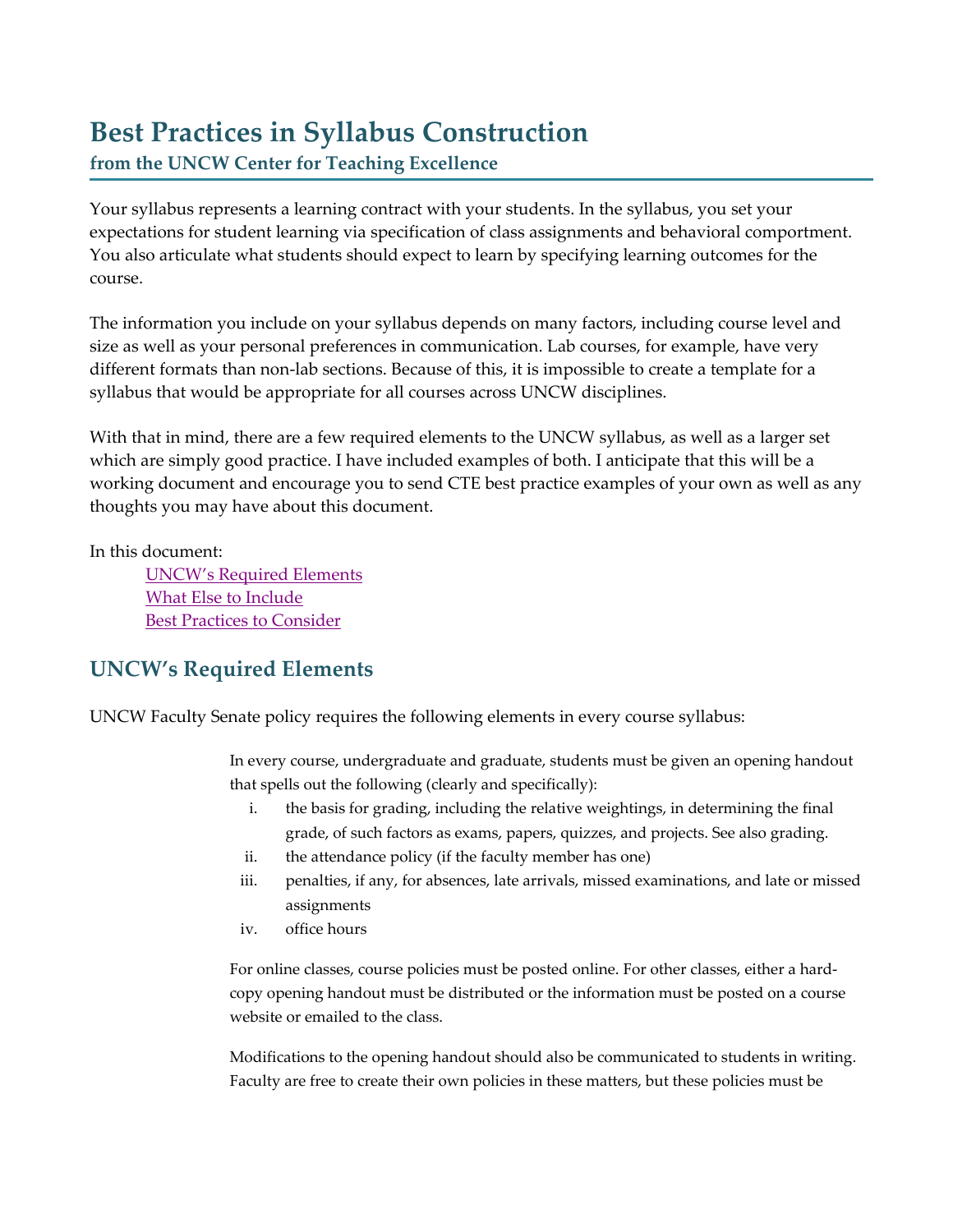communicated to the students at the beginning of the course. (Faculty Senate Handbook, Chapter V: Faculty Responsibilities, A.1.c. Course Policies and Syllabus)

## <span id="page-1-0"></span>**What Else to Include**

**Course demographics and requirements.** What is the course name and section? When and where does the class meet? What are your office hours, your office location, your phone number and email address? It is a good idea to include your communication preferences in this section (e.g., I prefer students to contact me via e-mail) and your preferences regarding out-of-class contact (e.g., my preference is that students discuss class issues with me during office hours but I am available for appointments as needed). Required textbooks and classroom equipment should be included in this section. Class prerequisites should also be carefully articulated. Your policy toward students who do not have the appropriate prerequisites should be clearly spelled out. It is helpful for students to know whether the required textbooks and materials will be available on reserve.

**Course readings and assignments.** Although this section may seem self-explanatory, it is important to be very clear about your expectations for course assignments. Many faculty members include this information under a heading such as "Course Topics" or Class Schedule." It is very helpful for students to know the dates on which course topics will be covered and the assigned reading associated with each of these dates. Your policy regarding deviation from the assigned topic dates should be included in this section. Please alert students to prerequisites for each topic or any unusual circumstances surrounding class assignments (e.g., "Students will be required to attend two field trips in this class. Field trips will be scheduled on March 9 and April 10.")

**Methods of evaluation.** Students should know what methods of evaluation will be used in the class. Test and assignment dates should be specified at the start of the semester. How much each assignment or test counts toward the final grade should be specified, as should whether or not those dates are subject to change. It is a good idea to clearly state your class policy toward make-up assignments and examinations in this section of the syllabus as well as your policies regarding late or incomplete work. Many faculty members include their attendance policy in this section, while others do so in a separate section. However this is done, it is important to specify whether attendance will impact final grades. It is also important to state your policy toward tardiness or early departures from class and whether such behavior will negatively impact grades.

**Learning outcomes for the course.** These are the skills and knowledge sets you expect students to acquire as a result of their participation in your course. They may align closely with your department's learning outcomes for the major, particularly for upper division courses. Other courses' learning outcomes may reflect only a subset of those for the major. Please refer to your curriculum and/or assessment committee if you are unsure of your department's learning goals for the major. If the course you are teaching falls under University Studies, be sure that your learning outcomes fit the expectations for the course here: [http://uncw.edu/universitystudies/faculty/index.html.](http://uncw.edu/universitystudies/faculty/index.html)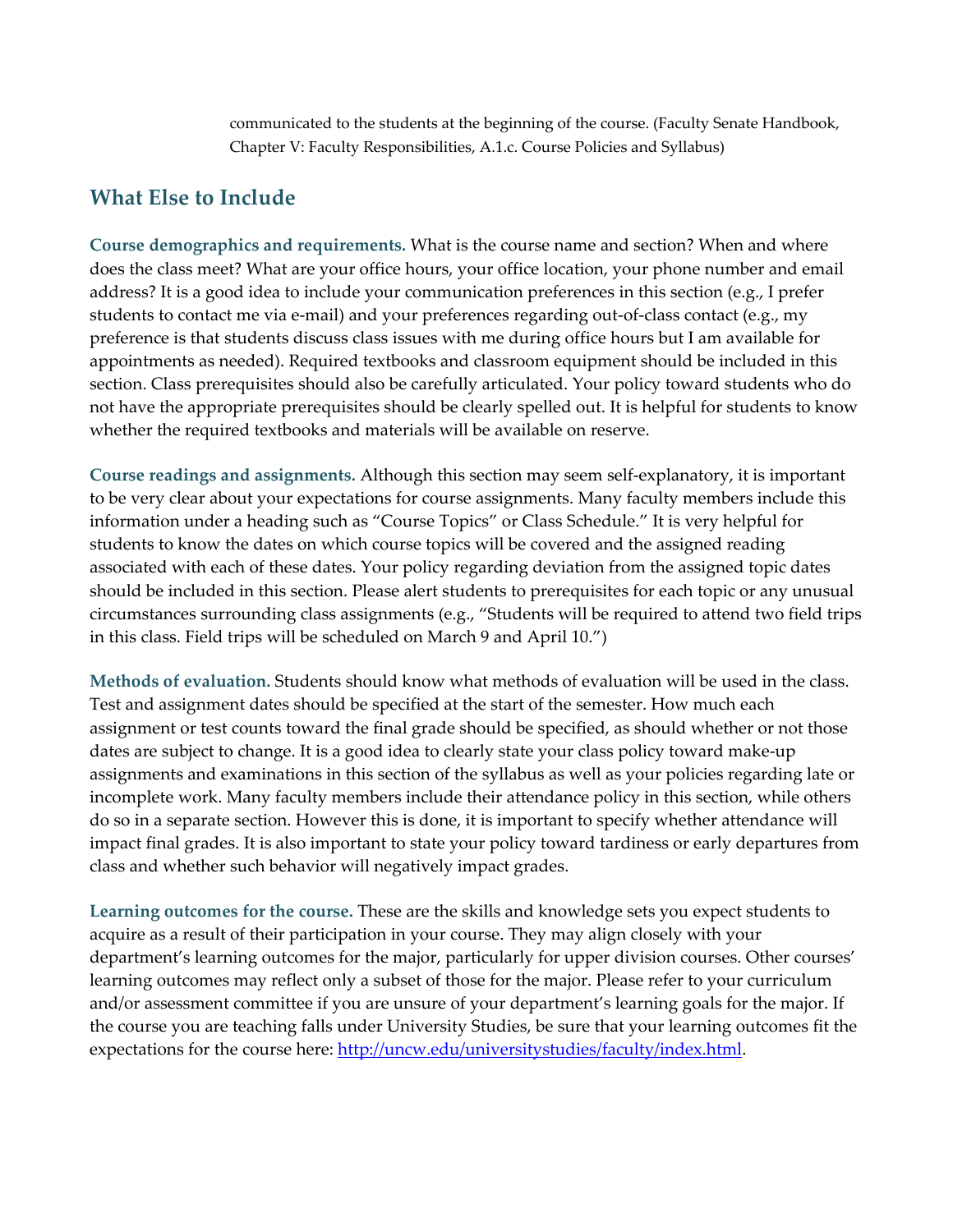**Important academic calendar dates:** It is helpful to include drop-add, holiday and Break days in your syllabus. Many instructors include a statement regarding attendance expectations at classes just prior to or after breaks.

**Statement on academic integrity.** UNCW has worked in community to review its Honor Code in the past few years. Every syllabus should include a reference to the Honor Code and a statement about every member of the academic community's responsibility to adhere to that code.

An example of such a statement, taken directly from the UNCW Academic Honor Code document, would be:

All students enrolled at UNCW are subject to the UNCW Student Academic Honor Code, which is intended to help every member of the UNCW community appreciate the high value placed on academic integrity and the means that will be employed to ensure its preservation. Students are expected to perpetuate a campus culture in which each student does his or her own work while relying on appropriate resources for assistance. In such a climate, students enjoy a special trust that they are members of a unique community in which one's thoughts and words are attributed correctly and with proper ownership, and in which there is little need for systems to sanction those who cheat. As such, all UNCW students shall commit to the principles and spirit of the Honor Code by adhering to the following pledge:

As a student at The University of North Carolina Wilmington, I am committed to honesty and truthfulness in academic inquiry and in the pursuit of knowledge.

I pledge to uphold and promote the UNCW Student Academic Honor Code.

A much abbreviated version might look like this:

All members of UNCW's community are expected to follow the academic Honor Code. Please read the UNCW Honor Code carefully (as covered in the UNCW Student Handbook and available here: [http://www.uncw.edu/odos/honorcode/\)](http://www.uncw.edu/odos/honorcode/). Academic dishonesty in any form will not be tolerated in this class.

**Statement regarding plagiarism** (which many individuals combine with the Honor Code statement). This statement should briefly address the issue of plagiarism as a specific violation of the Honor Code.

An example of such a statement would be:

Please be especially familiar with UNCW's position on plagiarism as outlined in the UNCW Student Handbook. Plagiarism is a form of academic dishonesty in which you take someone else's ideas and represent them as your own. Here are some examples of plagiarism: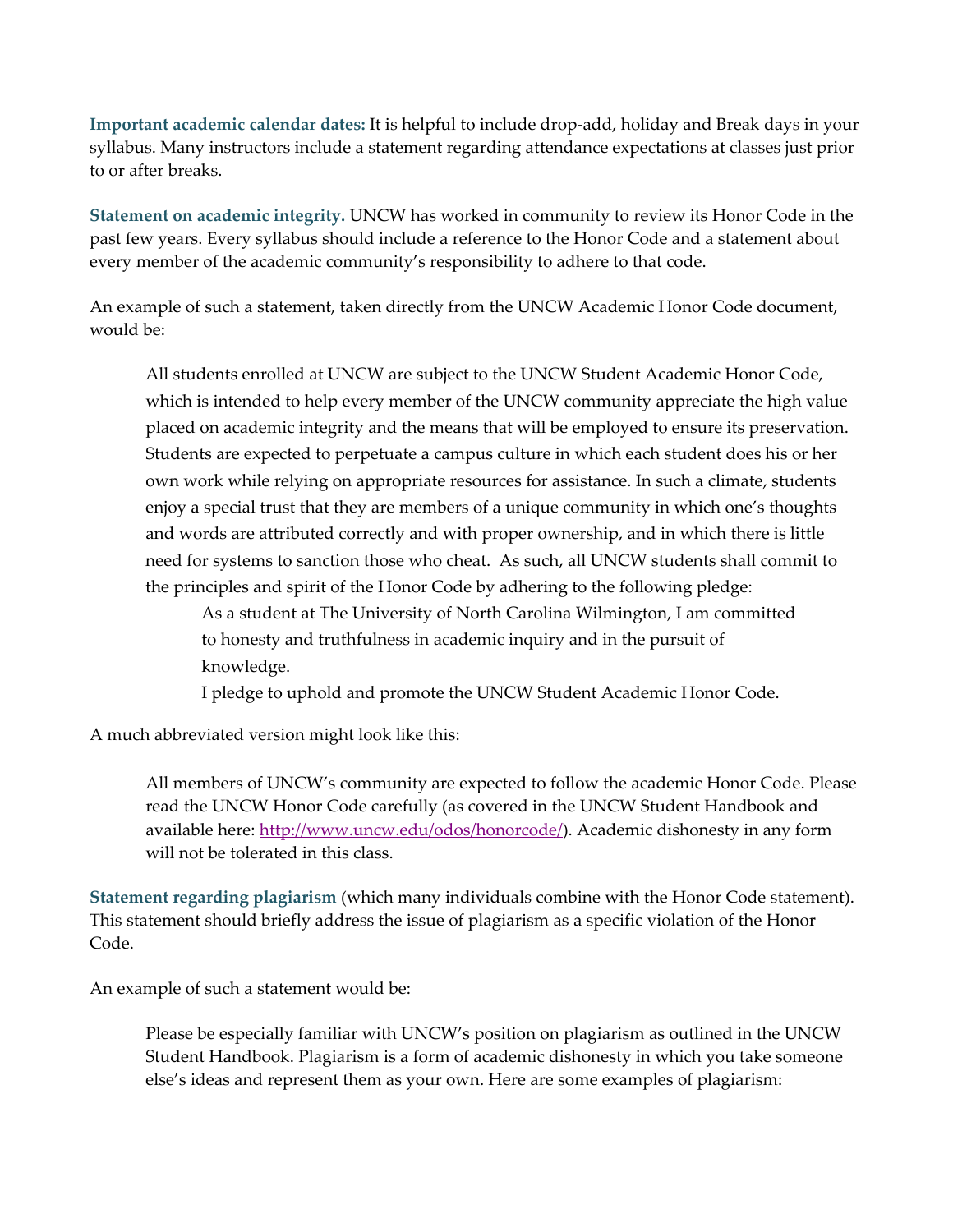- 1. You write about someone else's work in your paper and do not give them credit for it by referencing them.
- 2. You give a presentation and use someone else's ideas and do not state that the ideas are the other person's.
- 3. You get facts from your textbook or some other reference material and do not reference that material.

**Statement on services for students with disabilities.** Students with disabilities should know the appropriate mechanism for addressing those disabilities in your course. An example of such a statement would be:

Students with diagnosed disabilities should contact the Office of Disability Services (962-7555). Please give me a copy of the letter you receive from Office of Disability Services detailing class accommodations you may need. If you require accommodation for test-taking, please make sure I have the referral letter no fewer than three days before the test.

**Statement regarding violence and harassment.** UNCW practices zero tolerance toward violence and harassment. Students should be directed to appropriate campus resources should they experience such behavior.

An example of such a statement would be:

UNCW practices a zero tolerance policy for any kind of violent or harassing behavior. If you are experiencing an emergency of this type contact the police at 911 or UNCW CARE at 962- 2273. Resources for individuals concerned with a violent or harassing situation can be located at [http://uncw.edu/noharm/resources/index.html.](http://uncw.edu/noharm/resources/index.html)

## <span id="page-3-0"></span>**Best Practices to Consider**

**Course description and teaching philosophy.** Students do better when they know what type of course to expect. It is helpful to them to include a statement or two about your teaching philosophy and your course management style. They need to learn what your academic goals are for them during the semester. Such goals may include your learning outcomes but may extend beyond those outcomes. What are your goals for students as learners in your classroom and what are your expectations for their participation? Some courses are heavily dependent on interaction, while others are not. This is a good place to discuss classroom conduct and respect for others.

**Campus Respect Compact.** UNCW has recently instituted a Seahawk Respect Compact to affirm our commitment to a civil community characterized by mutual respect. That Compact will soon be affixed to the wall of each classroom and can be accessed at [http://uncw.edu/diversity/src.html.](http://uncw.edu/diversity/src.html) Individuals wanting more information about the Seahawk Respect Compact can contact the Office of Institutional Diversity and Inclusion.